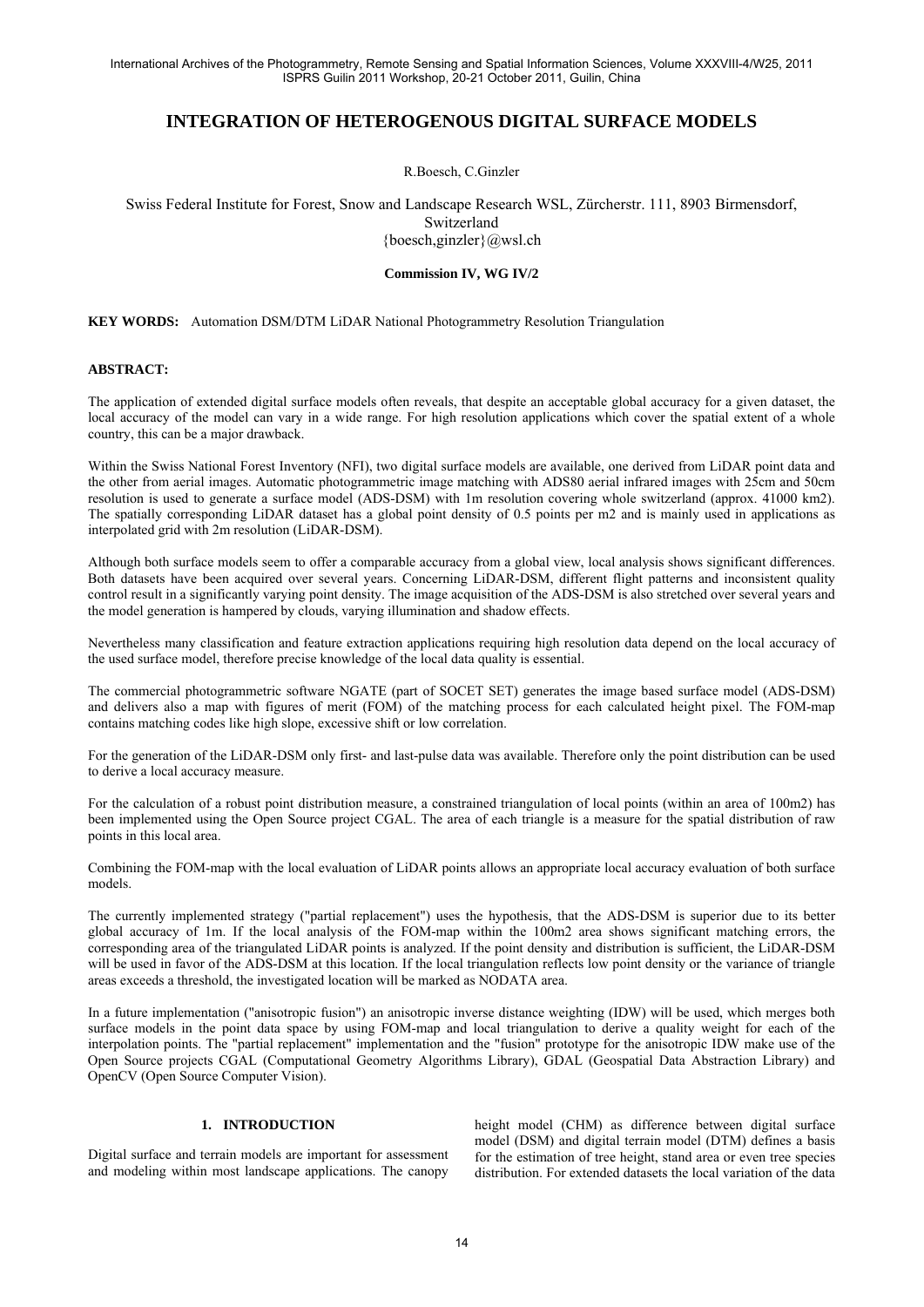quality of DSM and DTM defines the application potential. The assessment of local variation will be also important when digital surface models will be combined.

Within the Swiss National Forest Inventory (NFI), two digital surface models are available, one derived from LiDAR point data and the other from digital aerial images. Point data and images have been produced by the Swiss Federal Office of Topography (Swisstopo) and are covering whole Switzerland (approx. 41'000 km2). Different applications for forestry and landscape analysis require a high quality of the surface model. Especially for stand area estimation, habitat analysis and landscape modeling local accuracy is crucial for detailed and reliable results within an inventory process. But due to long acquisition time, varying illumination and different processing environments, both digital surface models are not homogenous on a high resolution scale.

Therefore the goal of a combination of different surface model is mainly to reduce local quality problems and to generate an improved dataset.

#### **2. LIDAR DATA**

The LiDAR point data has been acquired between 2000 and 2006 and has an official average point density of 0.5 points/m2 with a vertical accuracy of  $+/- 0.5$  m in open areas and  $+/- 1.5$  m in terrain with vegetation (Artuso, Bovet et al. 2003). Above 2000m no acquisition has been done due to financial and operational restrictions. The dataset will be used as point cloud (LiDAR-DSM) and as interpolated grid with 2m resolution (LiDAR-DSMGrid).

To estimate effective local accuracy the point density in a 10x10m local neighborhood has been calculated.

| points/m2        |    | DSM  | DTM |
|------------------|----|------|-----|
| $< 0.1$ 0.2      |    | 2.2  |     |
| $0.1 - 0.253.8$  |    | 11.0 |     |
| $0.25 - 0.583$   |    | 20.8 |     |
| $0.5 - 1.0$ 30.2 |    | 34.9 |     |
| $1.0 - 2.0$ 44.6 |    | 25.5 |     |
| $2.0 - 5.0$ 12.5 |    | 5.4  |     |
| > 5.0            | 04 | 02   |     |

Table 1. Percentage of LiDAR-DSM and -DTM points within a 10x10m neighborhood:

Table 1 reveals that national datasets are not so homogeneous as average density estimates may suggest. The 12 % area of DSM points which have less than 0.5 points/m2 demonstrates, that about 5000 km2 have an insufficient point density for most applications. Different acquisition and processing methods, varying acquisition time schedules and inconsistent quality control are the main reason for partially poor point density.

## **3. IMAGE DATA**

Mainly due to this extended accuracy problems and because high resolution aerial imagery in visible and infrared channels is available for whole Switzerland and within a shorter acquisition time frame, the calculation of a new stereo-based surface model based on infrared images has been established (Ginzler, Boesch et al. 2011).

Automatic photogrammetric image matching of ADS80 aerial infrared image stripes with 25cm resolution, 50cm in mountain regions allows to achieve a higher output dataset resolution compared with LiDAR, offers homogeneous and calibrated image data for the whole country and provides an operational image acquisition schedule every 3 years.

Fig 1 and 3 show two typical sample areas (500x500m) from flat and hilly regions in Switzerland. The commercial software package NGATE from BAE-Systems (Devenecia, Walker et al. 1996) is used to generate a surface model (ADS-DSM) with 1m resolution covering whole Switzerland.

The image acquisition time of 3 years for the calculation of the ADS-DSM is short enough for most landscape and forest applications, but spectral image quality is still influenced by clouds, varying illumination and saturation effects. Due to the use of infrared as input for stereo matching, shadow problems are reduced significantly compared to the common processing of RGB data, but steep terrain, clouds and water surfaces remain as primary sources of stereo matching problems (Fig 5 and 7).



Figure 1 ADS80 CIR "flat" Figure 2 FOM-map "flat"



Figure 3 ADS80 CIR "hilly" Figure 4 FOM-map "hilly"

During the generation of the ADS-DSM, NGATE delivers also a map with figures of merit (FOM) of the matching process for each calculated height pixel. This FOM-map contains different codes, which correspond to the successful correlation value (green) or detailed error codes, indicating high slope, excessive shift or low correlation (red). Classification of the error codes demonstrates a simplified FOM-map in Fig 2 and 4.

## **4. FUSION STRATEGIES**

Due to the vast acquisition and processing requirements for nation-wide datasets, complete replacement with similar datasets is not appropriate and therefore the fusion of both existing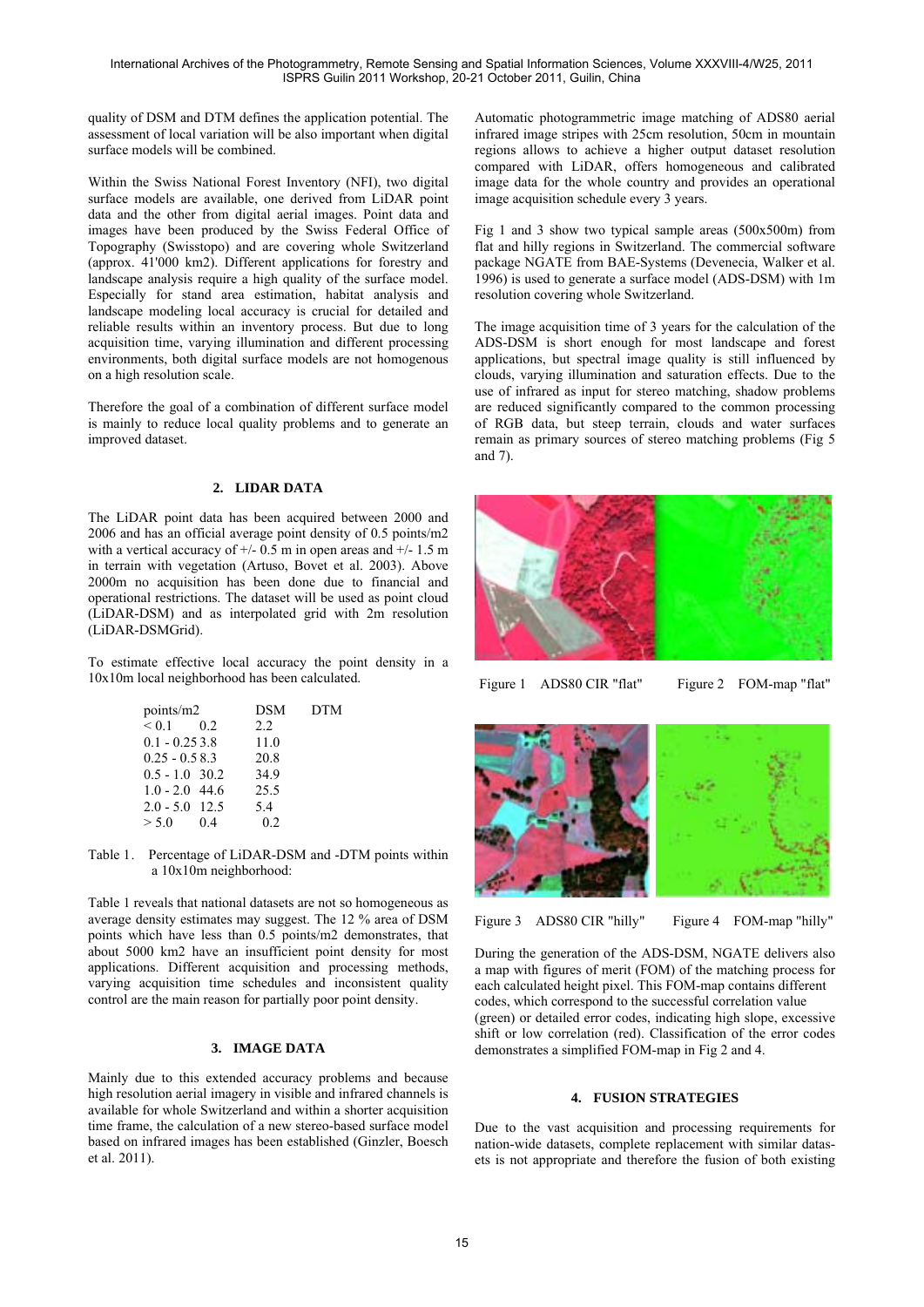DSM is a feasible strategy to overcome local accuracy deficiencies.

The integration or fusion of digital surface model is a long standing issue in GIS and remote sensing and very different approaches have been selected (Eckstein and C. 1996; Buckley and Mitchell 2004; Karkee, Steward et al. 2008; Li, Chen et al. 2010).



Figure 5 ADS80 CIR "alpine" Figure 6 NGATE FOM-map"alpine"



Figure 7 ADS80 CIR "cloud" Figure 8 NGATE FOM-map"cloud"

### **5. IMPLEMENTATION**

We implemented a fusion-strategy "partial replacement" based on the hypothesis, that the ADS-DSM is superior due to its regular sampling with a spatial resolution of 1m. The FOMmaps in Fig 6 and 8 show two sample areas with significant matching errors (red).

The detection of significant error areas within the FOM-map is achieved by shape analysis (Leyk, Boesch et al. 2006; Boesch, Ginzler et al. 2010) of connected regions. Only error regions with a significant area and circularity are valid candidates for partial replacement. Error area  $> 1000$  m2 and circularity  $> 0.2$ have been chosen as thresholds, which allow to identify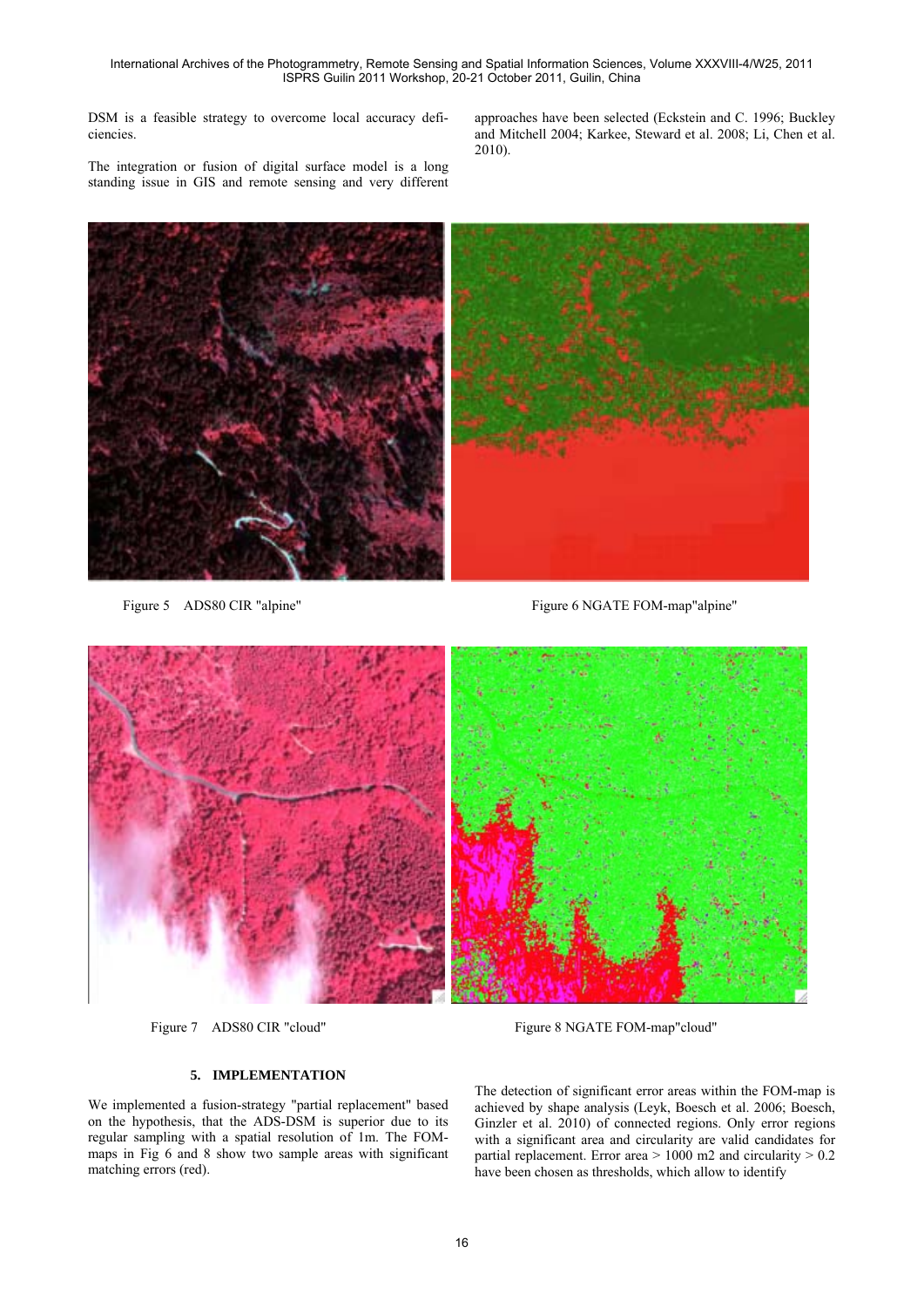

Figure 9 NGATE FOM processing errors "cloud" Figure 10 DOM-DSM density "cloud"

significant processing error regions (Fig 9). Small error areas (Fig 2,4) are therefore ignored and therefore the ADS-DSM will be used. In the case of significant error regions (Fig 6 and 8), the corresponding area of the LiDAR-DSM point cloud is analyzed. To estimate the density and spatial distribution of the single points, a local triangulation within a 10x10m bucket area is performed (Fig 10). The classification of point density in

Fig 10 reveals a sufficient density for the area sample "cloud":

| green      | $0.5 \text{ p/m2}$ |      |
|------------|--------------------|------|
| dark green | ➢                  | p/m2 |

If density and spatial distribution of the points are above application-defined threshold values, the interpolated LiDAR-DSMGrid will be used in favor of the ADS-DSM at this 10x10m bucket area. If the point density is too low or the distribution measure indicates clumped point data, the investigated bucket area will be marked as NODATA area.



Figure 12 Combined ADS- and LiDAR-DSM "cloud" (oblique view)

The processing errors of Fig 9 define the replacement mask, which allows to generate the completed fused DSM (Fig 12 and 13 represent the dashed area of Fig 8 as enlarged oblique view).

In comparison with the original ADS-DSM (Fig 13), the partial replacement removes the DSM artifacts in the cloud covered image area. The "salt and pepper" error areas of Fig 8 remain intentionally unchanged.



Figure 13 ADS-DSM "cloud" (oblique view)

## **6. CONCLUSIONS**

Fusion with "partial replacement" allows to merge two heterogenous surface models with a systematic approach based on statistical quality measures. If both dataset show significant errors at the same location, a local fusion seems to be appropriate. In a future implementation ("anisotropic fusion") an anisotropic inverse distance weighting (IDW) will be used, which merges both surface models in the point data space by using FOM-map and local triangulation to derive a quality weight for each of the interpolation points.

#### **7. REFERENCES**

Artuso, R., S. Bovet, et al. (2003). Pratical Methods for the